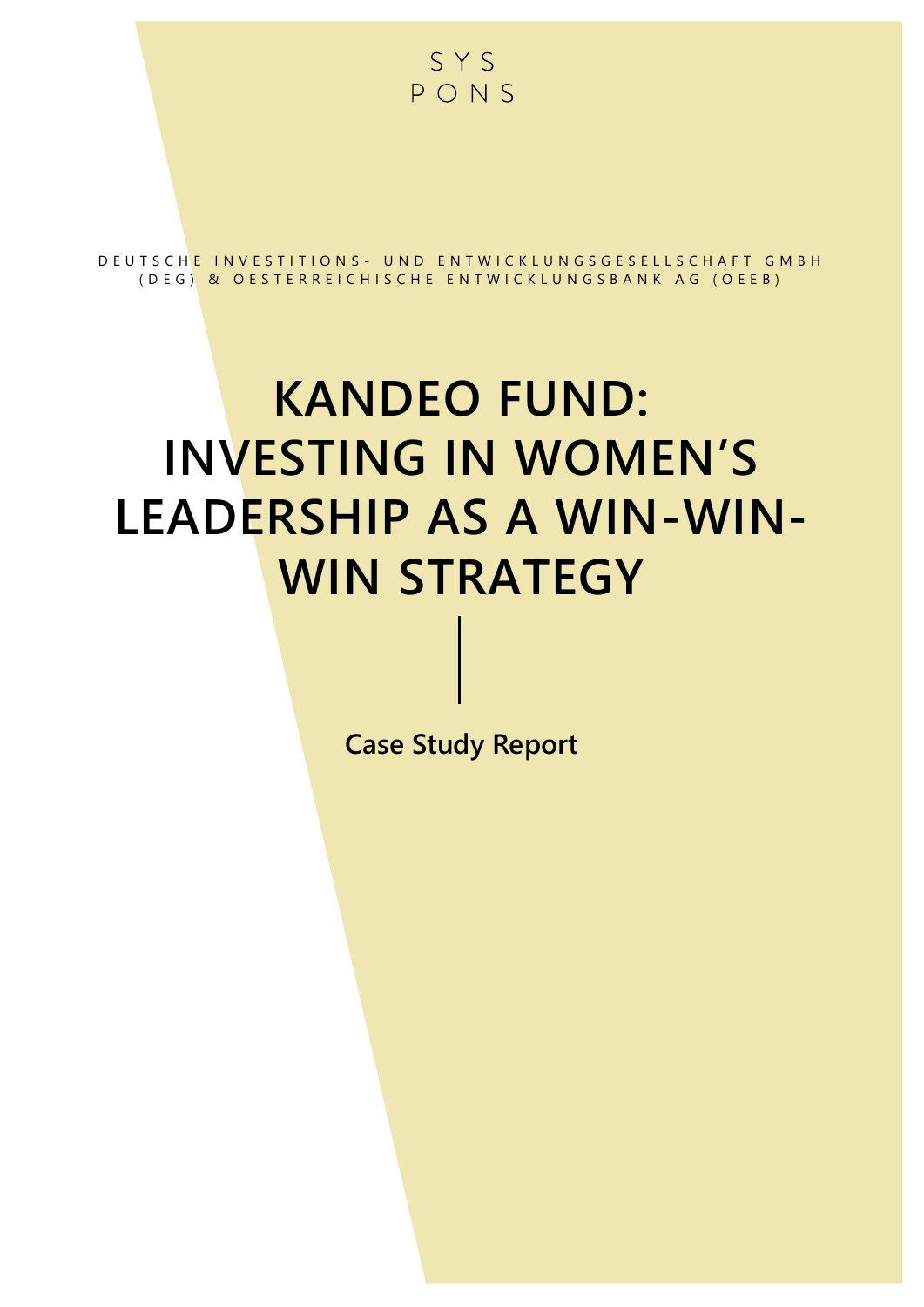THIS CASE STUDY REPORT WAS PRODUCED WITHIN THE FRAMEWORK OF DEG'S AND OEEB'S RESEARCH STUDY ON THE TRANSFORMATIVE IMPACT OF GENDER-LENS INVESTING. IT FORMS PART OF A SERIES OF REPORTS OF THREE EXPLORATORY CASE STUDIES THAT WERE CONDUCTED TO GAIN INSIGHTS INTO THE E F F E C T S O F PRIVATE SECTOR INVESTMENTS ON WOMEN'S ECONOMIC EMPOWERMENT IN DEVELOPING M A R K E T S, AND, IN PARTICULAR, ON WOMEN'S LEADERSHIP. THEIR FINDINGS ARE INFORMING DEG'S AND OEEB'S STRATEGY BUILDING IN THIS REGARD.

THE FOLLOWING REPORT WAS PREPARED BY SYSPONS G M B H .

### **Syspons GmbH**

Prinzenstraße 84 10969 Berlin Germany

www.syspons.com © Syspons. All rights reserved.

Berlin/Germany, October 2021

SYS PONS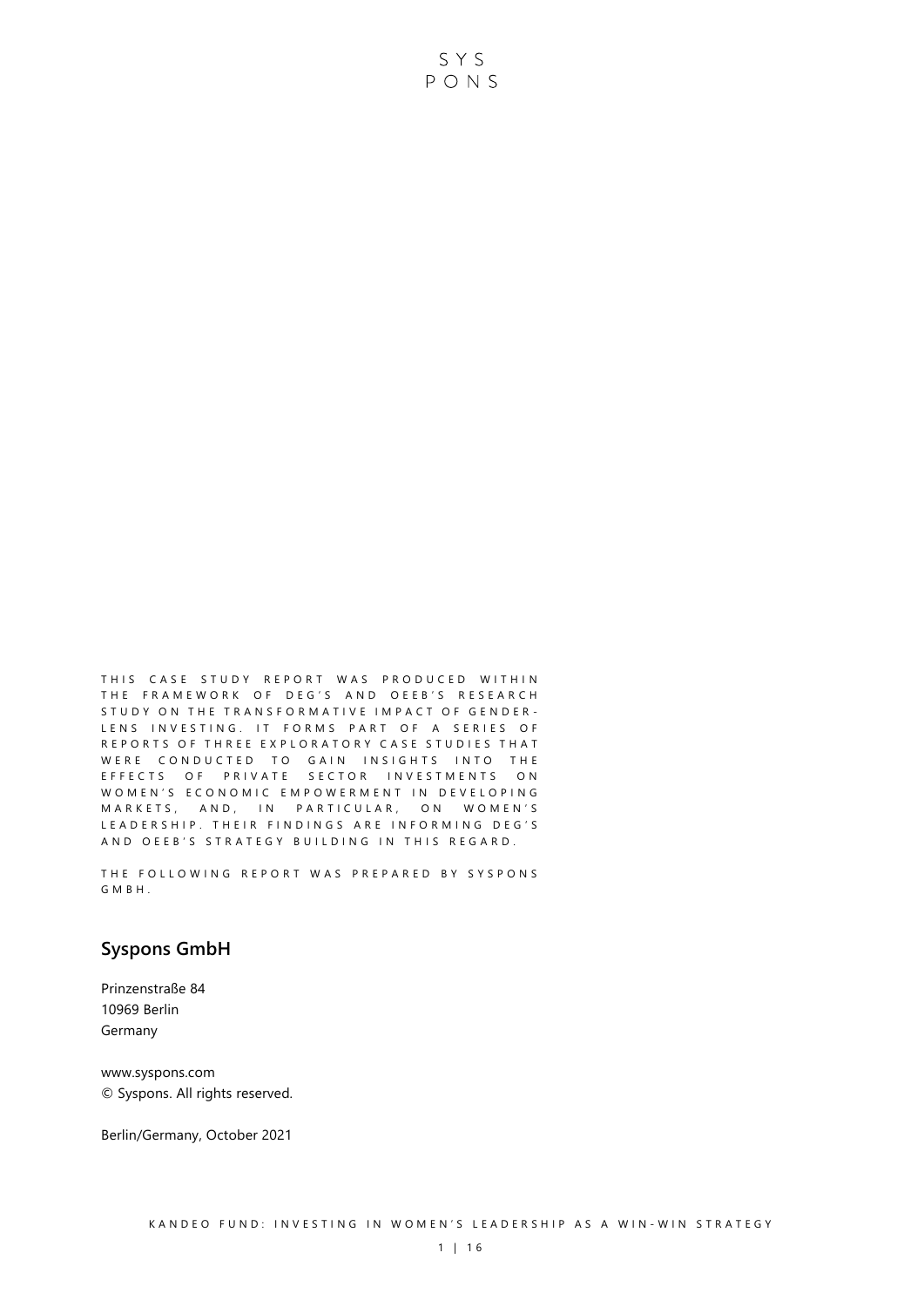# S Y S<br>P O N S

#### C O N T E N T

| <b>Abbreviations</b> |                                                                |                                                                  |    |  |  |  |
|----------------------|----------------------------------------------------------------|------------------------------------------------------------------|----|--|--|--|
| 1.                   | Introduction                                                   |                                                                  |    |  |  |  |
| 2                    | The Case: Kandeo Fund                                          |                                                                  |    |  |  |  |
| 3                    | <b>Gender Equality in the Regional Context</b>                 |                                                                  |    |  |  |  |
| 4                    | Kandeo's Case: Lessons Learned on Promoting Women's Leadership |                                                                  |    |  |  |  |
|                      | 4.1                                                            | Gender-Equality, A "Win-Win-Win" Strategy                        | 8  |  |  |  |
|                      |                                                                | 4.2 Leadership Buy-In & Allyship                                 | 8  |  |  |  |
|                      | 4.3                                                            | <b>Culture of Empowerment</b>                                    | 9  |  |  |  |
|                      | 4.4                                                            | Role Models                                                      | 10 |  |  |  |
|                      | 4.5                                                            | <b>Going Beyond Representation: Tackling Structural Barriers</b> | 10 |  |  |  |
|                      | 4.6                                                            | Investor Influence                                               | 11 |  |  |  |
| 5.                   |                                                                | An Investor's Guide to Transformative Women's Leadership         | 12 |  |  |  |
|                      | 5.1                                                            | <b>Organizational Level</b>                                      | 12 |  |  |  |
|                      | 5.2                                                            | <b>Investment Cycle</b>                                          | 13 |  |  |  |
| <b>Bibliography</b>  |                                                                |                                                                  |    |  |  |  |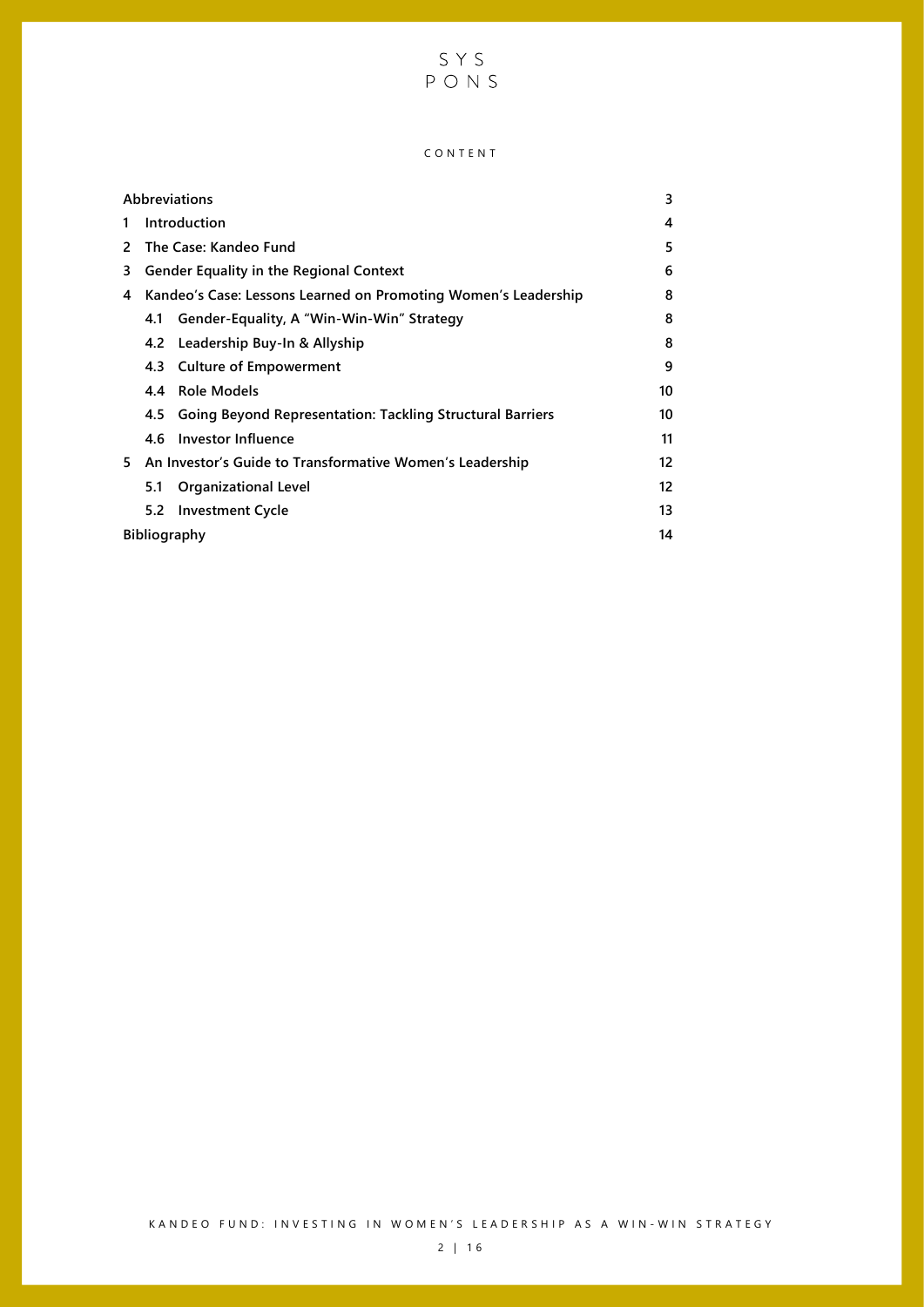

# <span id="page-3-0"></span>**Abbreviations**

| DEG.        | Deutsche Investitions- und Entwicklungsgesellschaft mbH         |
|-------------|-----------------------------------------------------------------|
| DFI(s)      | Development finance institution(s)                              |
| ESG.        | Environmental, social, and corporate governance                 |
| <b>OeEB</b> | Oesterreichische Entwicklungsbank (Development Bank of Austria) |
| <b>SDGs</b> | Sustainable Development Goals                                   |
| <b>SMEs</b> | Small and medium-sized enterprises                              |
|             |                                                                 |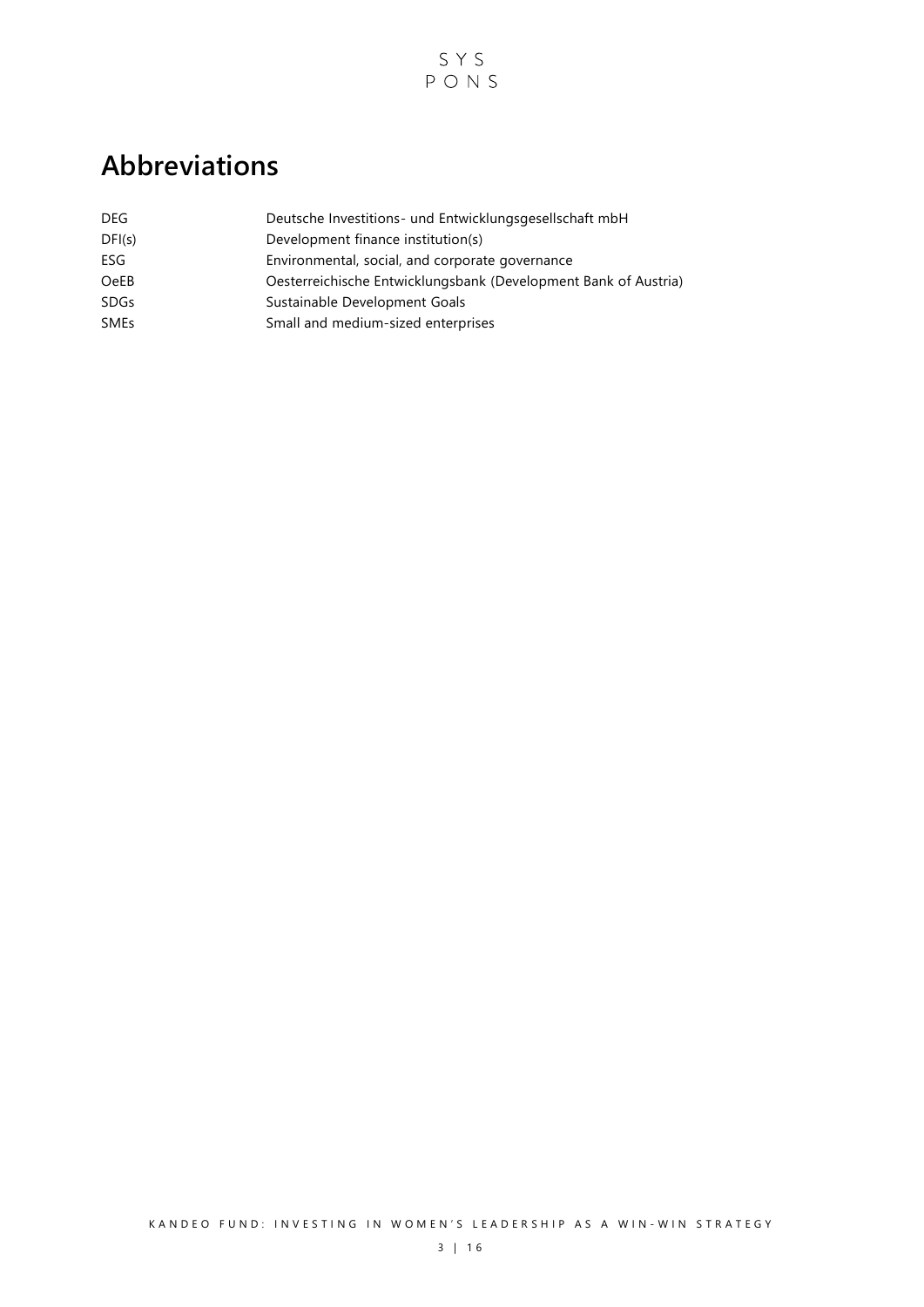# <span id="page-4-0"></span>**1 Introduction**

The World Economic Forum's Global Gender Gap Report 2021 estimates that it will take another 267.6 years to close the **global gender gap in economic participation and opportunity**<sup>1</sup> . This prognosis is based on two contrasting developments: On the one hand, the number of women in skilled professions is rising, and wage equality on average increasing. On the other hand, differences in overall income remain, and low representation of women in leadership positions persists, with women constituting less than one-third of all manager positions globally. Moreover, gender gaps in labor force participation, hiring rates, promotions and leadership roles have widened since the outbreak of the Covid-19 pandemic, delaying careers, and jeopardizing financial security of women<sup>2</sup>.

In achieving economic gender parity, increased efforts to promote **women's economic empowerment** *(see box on this page)* and hence gender equality are necessary. It is not only **"the right thing to do"** to ensure the fulfillment of human rights and the achievement of global human development goals; it is also **"the smart thing to do"** as gender diversity in the workplace presents an opportunity for economic growth and enhanced business performance<sup>4</sup>. Research points, inter alia, to increased benefits such as higher return on equity, employee engagement, reputation, and governance for companies with more women in top management and on boards<sup>5</sup>.

In this respect, the UN Sustainable Development Goals (SDGs) recognize in particular the importance of enhancing **women's full and equal participation and equal opportunities for**  **Women's Economic Empowerment** is defined as a process "whereby women and girls experience transformation in power and agency, as well as economic advancement". "Power" can take different dimensions, ranging from individual capabilities and self-belief ("within") to economic decision-making power within households and communities ("to") to access to and control over assets ("over") to the ability to organize with others to enhance economic activities and rights  $("with")^3$ .

leadership to increase gender equality globally<sup>6</sup>: Female leaders balance representation in decision-making, have a positive impact on workplace policies, act as role models, and provide support and mentorship needed by other women to advance in their careers<sup>7</sup>. Moreover, tackling gender inequalities in leadership can help reduce related inequalities, such as the gender pay gap and gender differences in wealth and economic security<sup>8</sup>.

Consequently, the G7 Development Finance Institutions' (DFIs) launch of the **2X Challenge<sup>9</sup>** in 2018 has presented a major commitment to mobilizing **private sector investments** for helping women advance as entrepreneurs, business leaders, employees, and consumers in developing markets. While investing with a gender lens *(see box on next page)* is becoming more popular, empirical evidence on *how* private sector investment activities *actually* achieve effects on women's economic empowerment is limited. Notably, there is a need to better understand how the

 $6$  For more information see SDG 5.5 of the SDGs[: https://sdgs.un.org/goals/goal5](https://sdgs.un.org/goals/goal5)

<sup>1</sup> ⸻ World Economic Forum, (2021). *Global Gender Gap Report 2021*. Geneva: World Economic Forum[. http://www3.weforum.org/docs/WEF\\_GGGR\\_2021.pdf;](http://www3.weforum.org/docs/WEF_GGGR_2021.pdf)   $2$  Ibid.

<sup>&</sup>lt;sup>3</sup> Pereznieto, P., Taylor, G., (2014). A review of approaches and methods to measure economic empowerment of women and girls. Gender & Development, 22(2), pp.233-251. <https://doi.org/10.1080/13552074.2014.920976>

<sup>4</sup> UN, (2021). *Gender Equality and Women's Empowerment.* United Nations Sustainable Development Goals[. https://www.un.org/sustainabledevelopment/gender-equality/;](https://www.un.org/sustainabledevelopment/gender-equality/)  UN Secretary-General's High-Level Panel (UNHLP), (2016*). Leave no one behind: Call to action for gender equality and women's economic empowerment. Report of the UN Secretary-General's high-level panel on women's economic empowerment*[. https://www2.unwomen.org/-/media/hlp%20wee/attachments/reports-toolkits/hlp-wee-report-](https://www2.unwomen.org/-/media/hlp%20wee/attachments/reports-toolkits/hlp-wee-report-2016-09-call-to-action-en.pdf?la=en&vs=1028)[2016-09-call-to-action-en.pdf?la=en&vs=1028;](https://www2.unwomen.org/-/media/hlp%20wee/attachments/reports-toolkits/hlp-wee-report-2016-09-call-to-action-en.pdf?la=en&vs=1028) Ostry, J. D., Alvarez, J., Espinoza, R. A., Papageorgiou, C., (2018). *Economic Gains from Gender Inclusion: New Mechanisms, New Evidence.* International Monetary Fund. [https://www.imf.org/en/Publications/Staff-Discussion-Notes/Issues/2018/10/09/Economic-Gains-From-Gender-Inclusion-](https://www.imf.org/en/Publications/Staff-Discussion-Notes/‌Issues/2018/10/09/Economic-Gains-From-Gender-Inclusion-New-Mechanisms-New-Evidence-45543)[New-Mechanisms-New-Evidence-45543](https://www.imf.org/en/Publications/Staff-Discussion-Notes/‌Issues/2018/10/09/Economic-Gains-From-Gender-Inclusion-New-Mechanisms-New-Evidence-45543) 

<sup>5</sup> ILO, (2017). *Women in Business and Management: Gaining momentum in Latin America and the Caribbean*. Bureau for Employers' Activities. https://www.ilo.org/wcmsp5/groups/public/---ed\_dialogue/---act\_emp/documents/publication/wcms\_579085.pdf

<sup>7</sup> Women Deliver, (2018). *Policy Brief: Balancing the Power Equation.* Women's Leadership in Politics, Businesses, and Communities. [http://womendeliver.org/wp](http://womendeliver.org/wp-content/uploads/2018/09/Women-Leadership-Policy-Brief-9.23.18.pdf)[content/uploads/2018/09/Women-Leadership-Policy-Brief-9.23.18.pdf;](http://womendeliver.org/wp-content/uploads/2018/09/Women-Leadership-Policy-Brief-9.23.18.pdf) The Rockefeller Foundation. (2016). *Women in Leadership: Why it Matters*. <https://www.rockefellerfoundation.org/wp-content/uploads/Women-in-Leadership-Why-It-Matters.pdf>

<sup>&</sup>lt;sup>8</sup> OECD, (2020). Policies and Practices to Promote Women in Leadership Roles in the Private Sector. [https://www.oecd.org/corporate/OECD-G20-EMPOWER-Women-](https://www.oecd.org/corporate/OECD-G20-EMPOWER-Women-Leadership.pdf)[Leadership.pdf](https://www.oecd.org/corporate/OECD-G20-EMPOWER-Women-Leadership.pdf)

<sup>&</sup>lt;sup>9</sup> For more information visit[: https://www.2xchallenge.org/](https://www.2xchallenge.org/)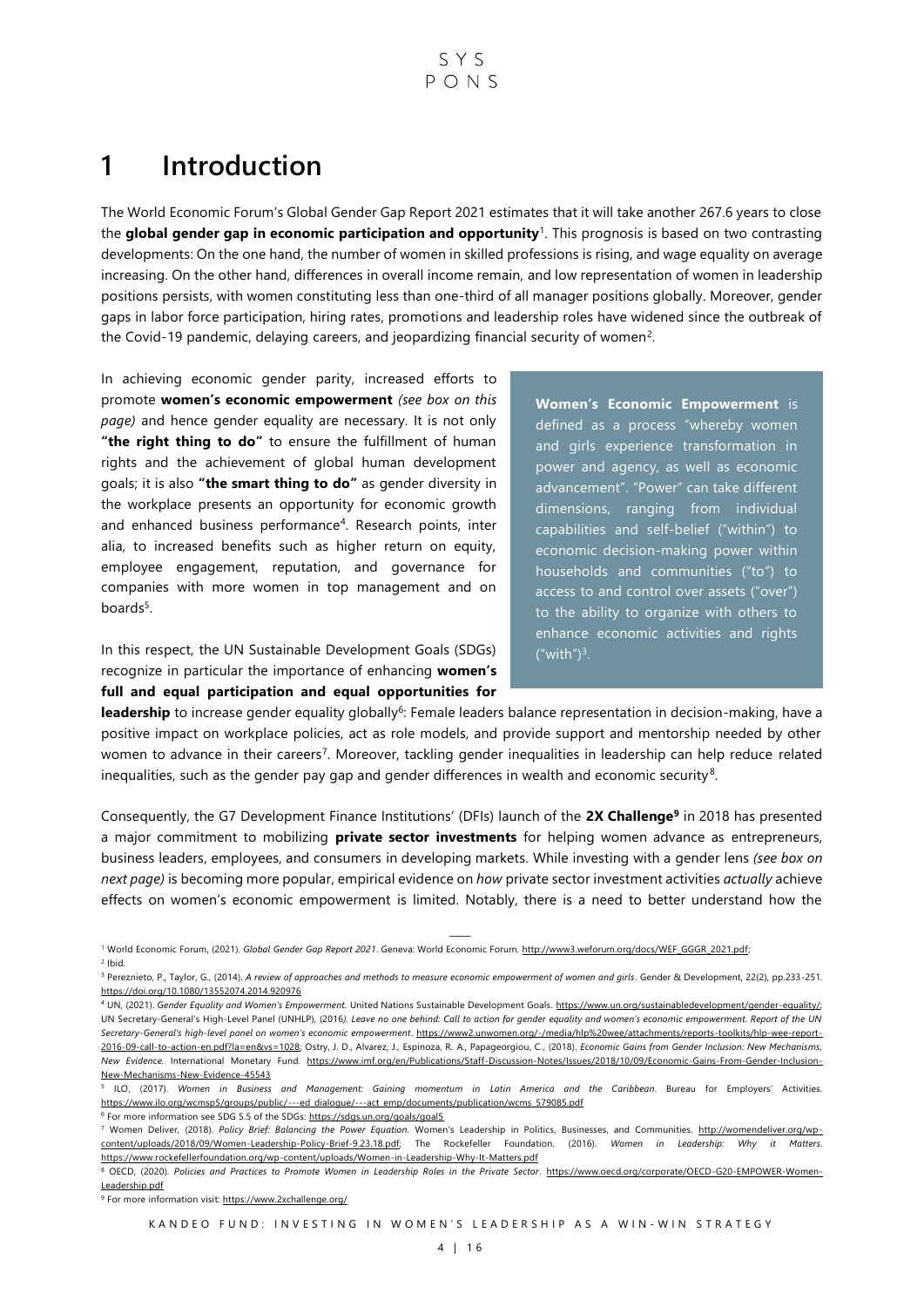persistent lack of women in leadership positions can be addressed, and how its potential for increasing gender equality can be realized.

**Gender-lens investing** refers to private sector investment activities that provide women in developing markets with 1) improved access to and use of capital, including entrepreneurship; 2) workplace equity, referring to fairness for women in the workforce, including in leadership positions, and ensuring support for their workplace needs; and 3) products and services that enhance their economic participation<sup>10</sup>.

Within this context, the following report presents the case of **Kandeo**, a fund that invests in companies that provide financial services to people and small and medium-sized enterprises (SMEs) that are not efficiently or effectively attended to by traditional financial systems in Colombia, Mexico, and Peru. Within the framework of DEG's and OeEB's research study on the transformative impact of gender-lens investing, the case of Kandeo, a DEG investment, helps explore the factors and pre-conditions that enable women to advance in their workplaces, the relationship between women's leadership and women's economic empowerment, and the role that investors can play in driving gender equality within their portfolio investments. The presented findings are based on qualitative data that was collected by the study team between June and July 2021, including a document analysis and ten interviews with leadership and staff at Kandeo as well as a former portfolio company of Kandeo.

# <span id="page-5-0"></span>**2 The Case: Kandeo Fund**

Kandeo<sup>11</sup> is an **asset manager** focused on providing **financial services** to people and SMEs that are underserved by traditional financial systems in **Colombia, Mexico, and Peru**. Up to 30% of customers of Kandeo's portfolio companies gain access to financial products for the first time in their lives<sup>12</sup>. Founded in 2010, Kandeo currently operates two private equity funds. In addition, Kandeo 3D, a debt fund, had its first closure on October 15th, 2021, and Kandeo 4E, another private equity fund, is going to start its fundraising strategy in the beginning of 2022. Investors include pension funds, fund of funds, DFIs, family offices, investment banks, and endowments. The 11 companies of Kandeo's 1,008 million USD investment portfolio span various industries. They encompass, inter alia, retail, microcredit, education, and healthcare, and employ approximately 8,500 individuals, serving over 530,000 clients every year<sup>13</sup>.

As part of its investment and environmental, social, and corporate governance (ESG) strategy, Kandeo is particularly committed to promoting **gender equality**. This goal in mind, Kandeo tracks and enhances **female representation** at all levels of portfolio companies. With success: As of 2020, there is a woman on the board of directors of all subsidiary companies, and 41% of managers, 48% of employees, and 73% of clients are female<sup>14</sup> (*see table on the next page*). The latter, female clients, are reached with **new products** that have been launched to support women in becoming financially independent through Kandeo's investments. Kandeo's achievements in generating measurable social and environmental impact along with financial gain have been recognized in the region, e.g., with the CFI 2018 Award for Best ESG Private Equity Team Latin America<sup>15</sup>.

 $14$  Ibid.

<sup>&</sup>lt;sup>10</sup> DEG, (2020). Women at Work - Win win win: Good for Business, Good for Women & their Families, Good for Local Development. DEG Evaluation Results. Cologne: DEG. https://www.deginvest.de/DEG-Documents-in-English/About-us/What-is-our-impact/DEG\_Gender-Lens-Investing-Paper\_Final.pdf; OeEB, (2020). *Gender Lens Investing – OeEB's Position Statement and Action Plan.* Vienna: OeEB. https://www.oe-eb.at/dam/jcr:343e7eb0-8c0c-4615-b4dc-9562d7880854/OeEB\_GenderActionPlan.pdf <sup>11</sup> Visit Kandeo's website for more information: [https://www.kandeofund.com](https://www.kandeofund.com/)

<sup>12</sup> Kandeo, (2019). *ESG Impact Report 2019.*

<sup>13</sup> Kandeo, (2020). *Impact Report 2020*[. https://www.kandeofund.com/uploads/default/sections/1eb754bceecbd5f5fc1376dc600569ac.pdf](https://www.kandeofund.com/uploads/default/sections/1eb754bceecbd5f5fc1376dc600569ac.pdf)

<sup>15</sup> CFI, (2018). *Kandeo Fund LP: Best ESG Private Equity Team – Latin America 2018*[. https://cfi.co/awards/latin-america/2019/kandeo-fund-lp-best-esg-private-equity-team](https://cfi.co/awards/latin-america/2019/kandeo-fund-lp-best-esg-private-equity-team-latin-america-2018)[latin-america-2018](https://cfi.co/awards/latin-america/2019/kandeo-fund-lp-best-esg-private-equity-team-latin-america-2018)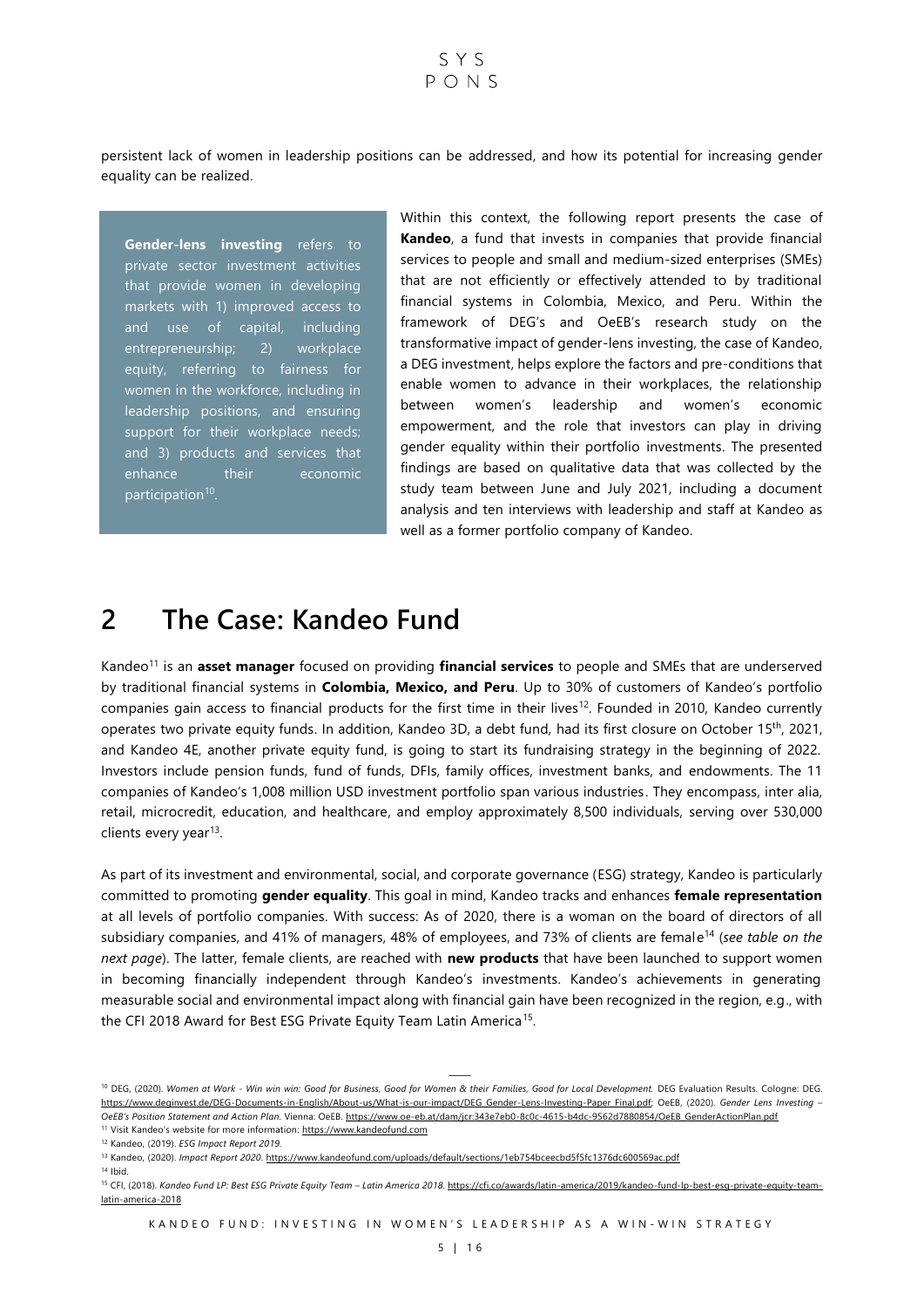

| Kandeo Fund Total (Fund $I + II$ ) | Base <sup>17</sup> | 2020    | Growth % | <b>Growth in Numbers</b> |
|------------------------------------|--------------------|---------|----------|--------------------------|
| Employees                          | 10.695             | 8.495   | $-20.6%$ | $-2.200^{18}$            |
| Female Employees                   | 45,3%              | 48%     | 2.7%     |                          |
| Female Management                  | 25.5%              | 41%     | 15.5%    | $\overline{\phantom{a}}$ |
| Clients                            | 416.162            | 534.437 | 28.4%    | $\overline{\phantom{a}}$ |
| <b>Female Clients</b>              | 77%                | 73%     | $-4%$    |                          |

#### **Table: Portfolio Company Impact Data Summary 2020<sup>16</sup>**

Moreover, Kandeo continues to invest in gender diversity within its own organization, which employs 20 full-time staff members working from offices in Bogotá, Mexico City, Lima, and Miami. 30% of Kandeo's workforce are women. One out of five senior management positions are occupied by a woman. Stephany Gómez, who started out in her career as an investment analyst at Kandeo in 2013, has been acting as **Managing Director and Head of Equity** since January 2021. Together with **IDB Invest**, a member of the IDB Group which will invest in Kandeo's new private debt fund, Kandeo is currently strengthening and formalizing its gender and diversity policies and practices<sup>19</sup>.

# <span id="page-6-0"></span>**3 Gender Equality in the Regional Context**

Kandeo's efforts in promoting gender equality are situated within the social, economic, and political contexts of Colombia, Peru, and Mexico<sup>20</sup>. The following context analysis highlights the challenges that need to be considered in creating the preconditions that enable women's equal opportunities for leadership at Kandeo and its portfolio companies.

In all three upper middle-income countries, a key challenge to promoting women's leadership in the first place is that less women than men actually participate in the **labour force**<sup>21</sup>. While female unemployment rates are more than twice that of the regional average in Colombia<sup>22</sup>, the country outperforms Peru and Mexico in terms of female representation in **managerial positions**<sup>23</sup>. Moreover, Colombia, as well as Mexico, have a relatively narrow **gender**  wage gap<sup>24</sup>. However, in all three countries, women who work are more often employed in part-time<sup>25</sup> and precarious sectors and occupations, including in the informal sector<sup>26</sup>, which are characterized by lower earnings,

<sup>18</sup> Explanation: In order to adapt to new market conditions under the COVID-19 pandemic, portfolio companies reviewed their organizational structure and had to terminate or not renew some employment contracts.

<sup>&</sup>lt;sup>16</sup> Own table based on Kandeo, (2020). *Impact Report 2020*. P.61[. https://www.kandeofund.com/uploads/default/sections/1eb754bceecbd5f5fc1376dc600569ac.pdf](https://www.kandeofund.com/uploads/default/sections/1eb754bceecbd5f5fc1376dc600569ac.pdf) <sup>17</sup> The base is the investment year for each company.

<sup>19</sup> IDB Invest, (2020). *IDB Invest leads financing to give credit to mid-sized companies in Mexico, Colombia, and Peru through the Kandeo 3D fund*. <https://www.idbinvest.org/en/news-media/idb-invest-leads-financing-give-credit-mid-sized-companies-mexico-colombia-and-peru>

<sup>&</sup>lt;sup>20</sup> Please note that the US context, in which Kandeo operates an administrative office, is not featured in this analysis. This is because the study team has focused on Kandeo's operational work in Mexico, Peru, and Colombia.

<sup>21</sup> World Bank, (2021). *Labor force participation rate, female (% of female population ages 15+):* Mexico 46%, Colombia 56%, Peru 71%. [https://data.worldbank.org/indicator/SL.TLF.CACT.FE.ZS?locations=MX;](https://data.worldbank.org/indicator/SL.TLF.CACT.FE.ZS?locations=MX) World Bank. (2021). *Labor force participation rate, male (% of male population ages 15+):* Mexico 78%, Colombia 80%, Peru 85%[. https://data.worldbank.org/indicator/SL.TLF.CACT.MA.ZS?locations=MX](https://data.worldbank.org/indicator/SL.TLF.CACT.MA.ZS?locations=MX)

<sup>22</sup> World Bank, (2020). *Unemployment, female (% of female labour force):* Colombia 19%, Peru 7%, Mexico 4.1%, Latin America & Caribbean 9.7%. <https://data.worldbank.org/indicator/SL.UEM.TOTL.FE.NE.ZS?locations=CO-MX-PE>

<sup>23</sup> ILO, (2021). *SDG indicator 5.5.2:* Women hold 53% of total managerial positions in Colombia; 38,5% Mexico; 34,5% Peru. [https://www.ilo.org/shinyapps/bulkexplorer2/?lang=en&segment=indicator&id=SDG\\_0552\\_OCU\\_RT\\_A](https://www.ilo.org/shinyapps/bulkexplorer2/?lang=en&segment=indicator&id=SDG_0552_OCU_RT_A)

<sup>24</sup> OECD, (2018). *Gender Equality in Colombia*. Gender gap in median earnings, full-time employees, 2018 or latest: Colombia: 6% and Mexico 14%. Please note that these numbers should be read carefully. In Colombia, for instance, the rather narrow gap may be explained by the country's lower than average female participation rate and a "selecting out" of women with lower potential market earnings. [https://www.oecd-ilibrary.org/sites/99444453-en/index.html?itemId=/content/component/99444453-en;](https://www.oecd-ilibrary.org/sites/99444453-en/index.html?itemId=/content/component/99444453-en)  World Bank, (2018). *Gender Gaps in Peru*: In 2015, women made around 19% less than men in hourly income. <https://openknowledge.worldbank.org/bitstream/handle/10986/31820/Gender-Gaps-in-Peru-An-Overview.pdf?sequence=1&isAllowed=y>

<sup>25</sup> World Bank, (2021). *Part-time employment, female (% of total female employment):* 38% Latin America & Caribbean. <https://data.worldbank.org/indicator/SL.TLF.PART.FE.ZS?locations=ZJ>

<sup>26</sup> UN Women, (2021). *Informal work*. 59% of women in Latin America & Caribbean in informal employment (as a percentage of total employment). <https://interactive.unwomen.org/multimedia/infographic/changingworldofwork/en/index.htm>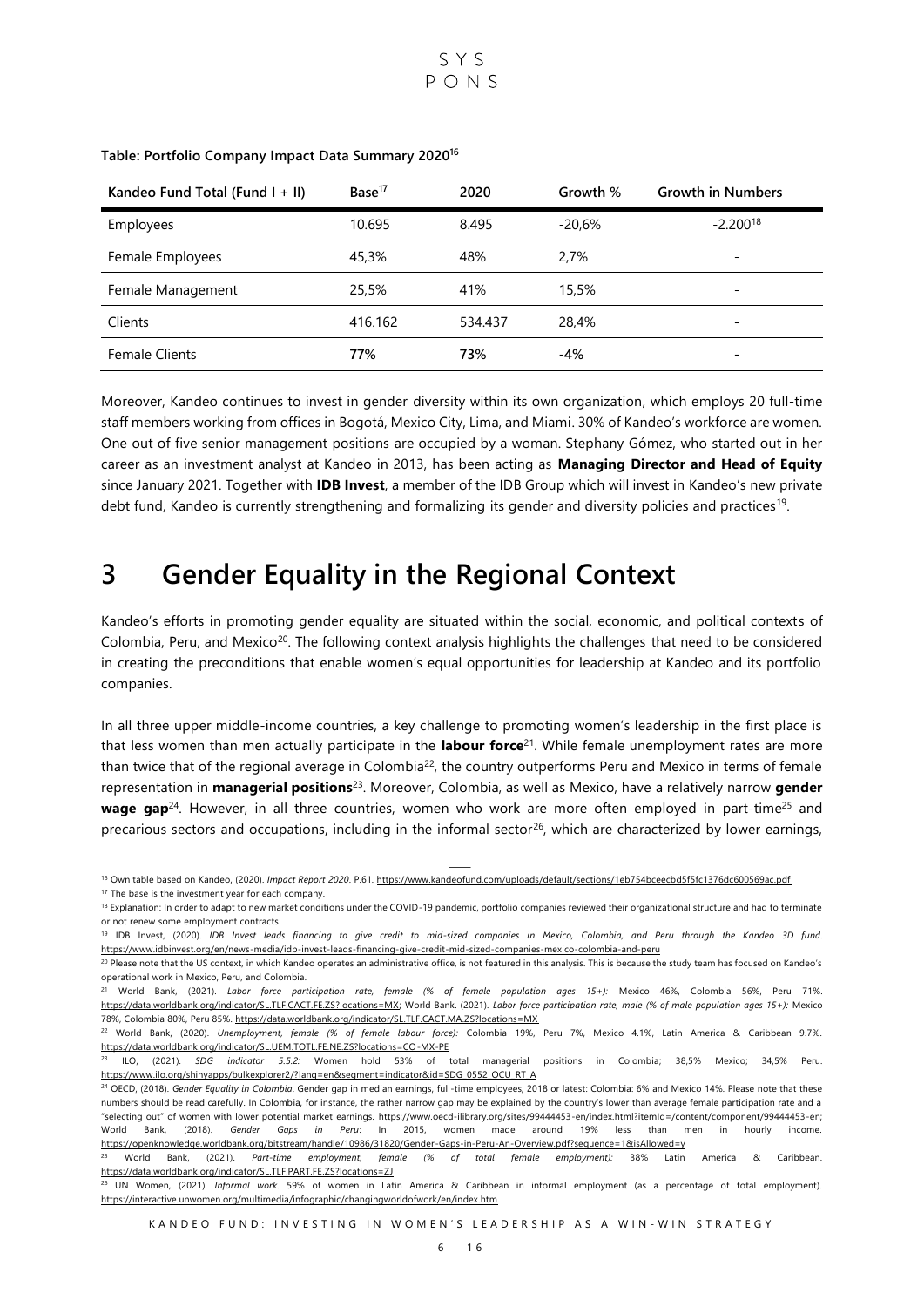# SYS  $P_{O}$ NS

poor working conditions, limited career advancement opportunities and no pension plans. Consequently, women do not only have more limited access to **financial resources**, including pensions, but also to leadership positions. Additional barriers include **entrepreneurial and financial exclusion**, as women are less likely than men to hold a financial account<sup>27</sup> or savings at a financial institution, make or receive digital payments, or own an enterprise<sup>28</sup>.

In facilitating women's economic inclusion in the region, the national **legal and policy frameworks** play an important role. They affect, among others, women's mobility, workplace experiences, remuneration, parenthood, entrepreneurship opportunities, asset accumulation, and access to pensions. According to the World Bank's "Women, Business and Law Index", national frameworks are **rather progressive** in all three countries: Peru achieves almost full equality (95%), followed by Mexico (89%) and Colombia (82%)<sup>29</sup>. Yet, Mexican, and Colombian laws do not mandate equal **remuneration** for work of equal value, and periods of absence from work due to childcare are not accounted for in **pension benefits**. Moreover, Mexico does not entitle mothers to **paid leave** of at least 14 weeks, the minimum leave period mandated by ILO. In Colombia, the law does not prohibit against **discrimination in access to credit** based on gender, affecting entrepreneurship of women<sup>30</sup>. Private sector organisations that aim to advance women's economic empowerment, such as Kandeo, must actively address these factors, as they limit women's equal opportunities for work and leadership.

Even with rather enabling regulations in place, **decision-making power and personal agency** are fundamental to women's full and equal participation in economic, and likewise in social and political life. A key barrier in promoting gender equality globally, and hence within the private sector, are gender, social, and cultural **norms and beliefs** that shape individuals' identities, experiences, and opportunities. For instance, while roughly 90% of men and women in Peru and Colombia, and 80% in Mexico, agree that women should be able to work for pay outside the home, more men than women still believe that men have more right to a job or make better business executives than women. Moreover, only about two-thirds of women in the region decide themselves over how their earnings are used<sup>31</sup>. These patterns still demonstrate entrenched beliefs of a "traditional" division of labour, which expects women to prioritize **care responsibilities<sup>32</sup>** and men their breadwinning role. Any institution seeking to promote women's career advancement, such as Kandeo, must hence counter ideas and systems of male social superiority, and heteronormativity, amongst others, as they restrict women's personal agency<sup>33</sup> and economic decisions in private and work contexts. For instance, more than a third of Mexican, Peruvian, and Colombian women experience gender-based violence and harassment in their lives despite legal criminalisation of physical and sexual violence<sup>34</sup>. Consequently, creating safe work environments are one precondition that the private sector needs to provide to enable women to take on and advance in their careers.

<sup>30</sup> Ibid.

<sup>31</sup> USAid, (2015). 2015 DHS Survey: In Colombia, 65% of women decide themselves how their earnings are used. <https://www.statcompiler.com/en/>

<sup>&</sup>lt;sup>27</sup> World Bank, (2017). Global Financial Inclusion Database: Latin America & Caribbean (excluding high income): 9% women borrowed from a financial institution, 9% women saved at a financial institution, 50% women have a financial institution account, 42% women made or received digital payments, all female (% age 15+). <https://databank.worldbank.org/source/global-financial-inclusion>

<sup>&</sup>lt;sup>28</sup> SME Finance Forum, (2021). Number of Enterprises by Gender: There are more than 4.132.421 total MSMEs in Mexico, of these, only around 25% enterprise owners are women[. https://www.smefinanceforum.org/data-sites/msme-finance-gap](https://www.smefinanceforum.org/data-sites/msme-finance-gap)

<sup>&</sup>lt;sup>29</sup> World Bank, (2021). *Women, Business, and the Law*[. https://wbl.worldbank.org/en/wbl](https://wbl.worldbank.org/en/wbl) (see Colombia, Peru, and Mexico)

<sup>32</sup> ECLAC, (2020). Economic Commission for Latin America and the Caribbean (ECLAC), on the basis of Gender Equality Observatory for Latin America and the Caribbean, Repository on time use in Latin America and the Caribbean: In the region, women spend more than three times as many hours on unpaid care and domestic work than men. <https://oig.cepal.org/en/infographics/repository-information-time-use-latin-americaand-Caribbean>

<sup>33</sup> OECD, (2019). *Social Institutions & Gender Index*. Index measures discrimination against women in social institutions (0% (no discrimination) to 100% (very high discrimination)). It covers four dimensions: family, physical integrity, access to productive and financial resources and civ il liberties: 15% Colombia, 25% Peru, 29% Mexico. <https://www.genderindex.org/ranking/>

<sup>34</sup> USAid, (2010). *2010 DHS Survey:* Women who experienced physical or sexual violence during their lifetime: 37% Colombia, 38% Peru, 44% Mexico. <https://www.statcompiler.com/en/>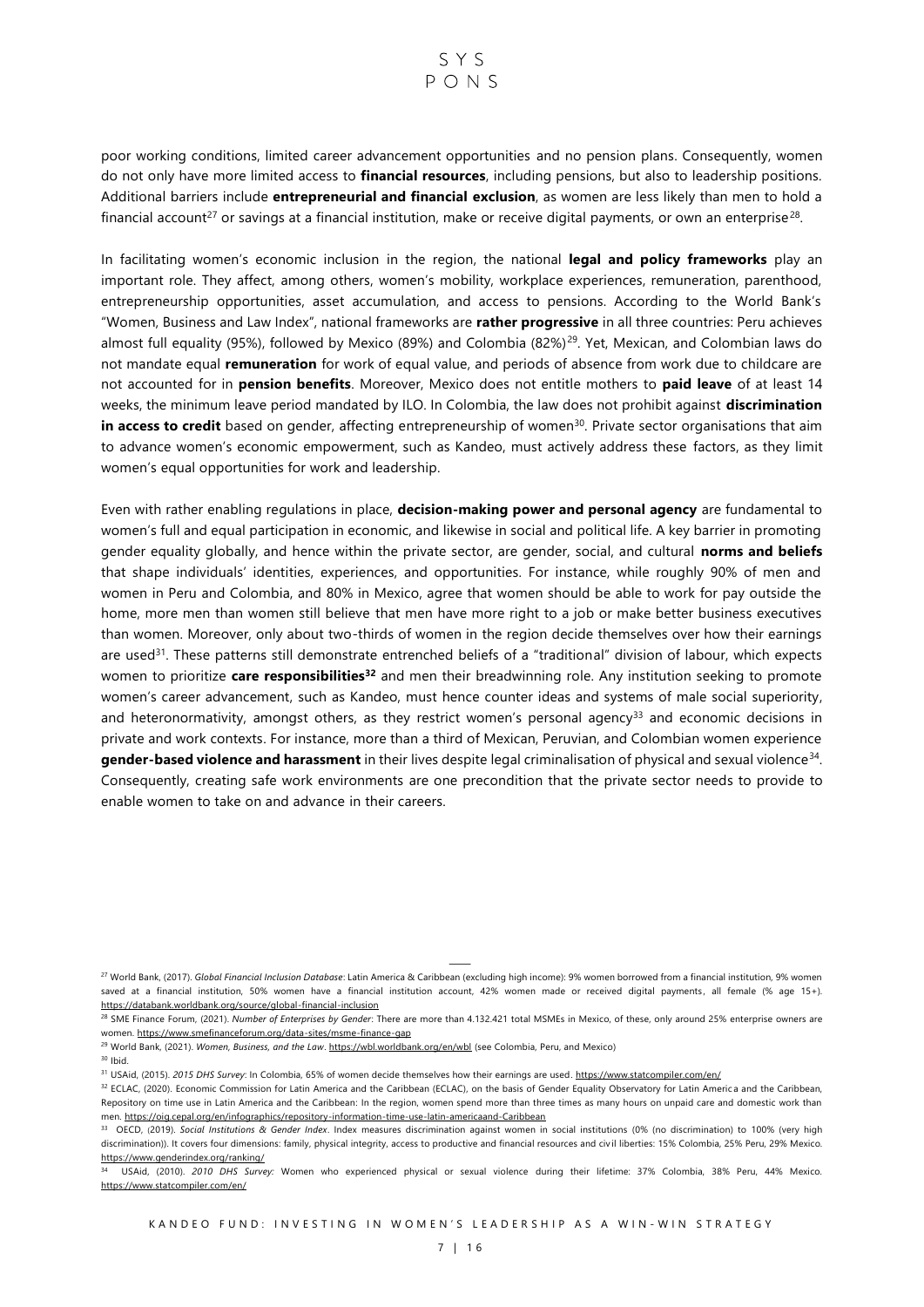# <span id="page-8-0"></span>**4 Kandeo's Case: Lessons Learned on Promoting Women's Leadership**

The factors that have driven Kandeo's success in promoting women's representation and leadership internally and within portfolio companies reveal important lessons for enhancing gender equality in the private sector. Good practices to counter social, political, and economic barriers to women's economic empowerment include an active investment in gender diversity, leadership buy-in to advance gender equality, male and female allyship, a supportive workplace culture as well as role models for inclusive leadership. In addition, Kandeo's case demonstrates that investors have great leverage in advancing gender equality in the private sector, and in countering the systems and structures that perpetuate inequality.

# <span id="page-8-1"></span>**4.1 Gender-Equality, A "Win-Win-Win" Strategy<sup>35</sup>**

For Kandeo, based on the conducted interviews, ensuring gender equality internally and within portfolio companies is first and foremost a moral imperative. At the same time, Kandeo has realized that increased diversity in leadership leads to a boost in both social impact and financial performance in its daily work. As stated by a representative of the management team: *"Investing in women benefits the company, the economy, and society".* A member of the ESG team also noted: *"We see that involving women in boards of directors works and hence believe that diversity works. We want to send a message inside and outside Kandeo".* Gender equality as a win-win-win strategy that drives economic, social, and societal development is therefore driving Kandeo's commitment to enhancing women's

**Kandeo promotes the business case for gender equality:** Acceso Crediticio is a financial company dedicated to financing for taxis and private vehicles in segments not served by traditional banking in Peru. Kandeo assisted Acceso Crediticio to offer female taxi drivers access to credit loans for the first time. In addition, **Acercasa**, which grants loans for mortgage and microcredit, launched its "Avanza Mujer" product to provide financing to women-owned businesses, including benefits such as coverage of credit and loss of inventory insurance.

leadership in a male-dominated societal and industry context.

Therefore, Kandeo aims to enhance female representation and leadership at all levels, valuing the **complementary skills and perspectives** that people from different backgrounds bring into decision-making and product development. For instance, based on its own positive experience, Kandeo promotes gender equality within its portfolio companies: By increasing female representation on boards of directors, Kandeo uses its influence in committees to, inter alia, advise on hiring decisions or to present the business case for women's economic empowerment. Regarding the latter, Kandeo assists in the creation of new financial products and services targeted at the financial inclusion of female clients. Tapping into new market segments, this yields on the one hand profits, and, on the other hand, contributes to closing the gender gap in entrepreneurial and financial inclusion, which is prevalent within the regional context.

# <span id="page-8-2"></span>**4.2 Leadership Buy-In & Allyship**

**Dedicated leaders** and **male allyship** are key drivers in creating gender-inclusive work environments that counter discriminatory societal norms and beliefs. At Kandeo, internal successes in promoting women's career advancement are to a large extent attributed to the buy-in and proactive support of Kandeo's CEO and Managing Partner, Eduardo Michelsen Delgado. Coming from the publishing and media industry, he was shocked about the absence of women in the finance world. *"Not seeing half of the population"* led, according to him, to biases and wrong decision-making. However, with few women entering the finance and investment field, he also realized that female talent needed to

<sup>35</sup> ⸻ DEG, (2020). DEG Evaluation Results: *Women at Work. Win Win Win: Good for Business, Good for Women & their families, Good for local Development*. [https://www.deginvest.de/DEG-Documents-in-English/About-us/What-is-our-impact/DEG\\_Gender-Lens-Investing-Paper\\_Final.pdf](https://www.deginvest.de/DEG-Documents-in-English/About-us/What-is-our-impact/DEG_Gender-Lens-Investing-Paper_Final.pdf)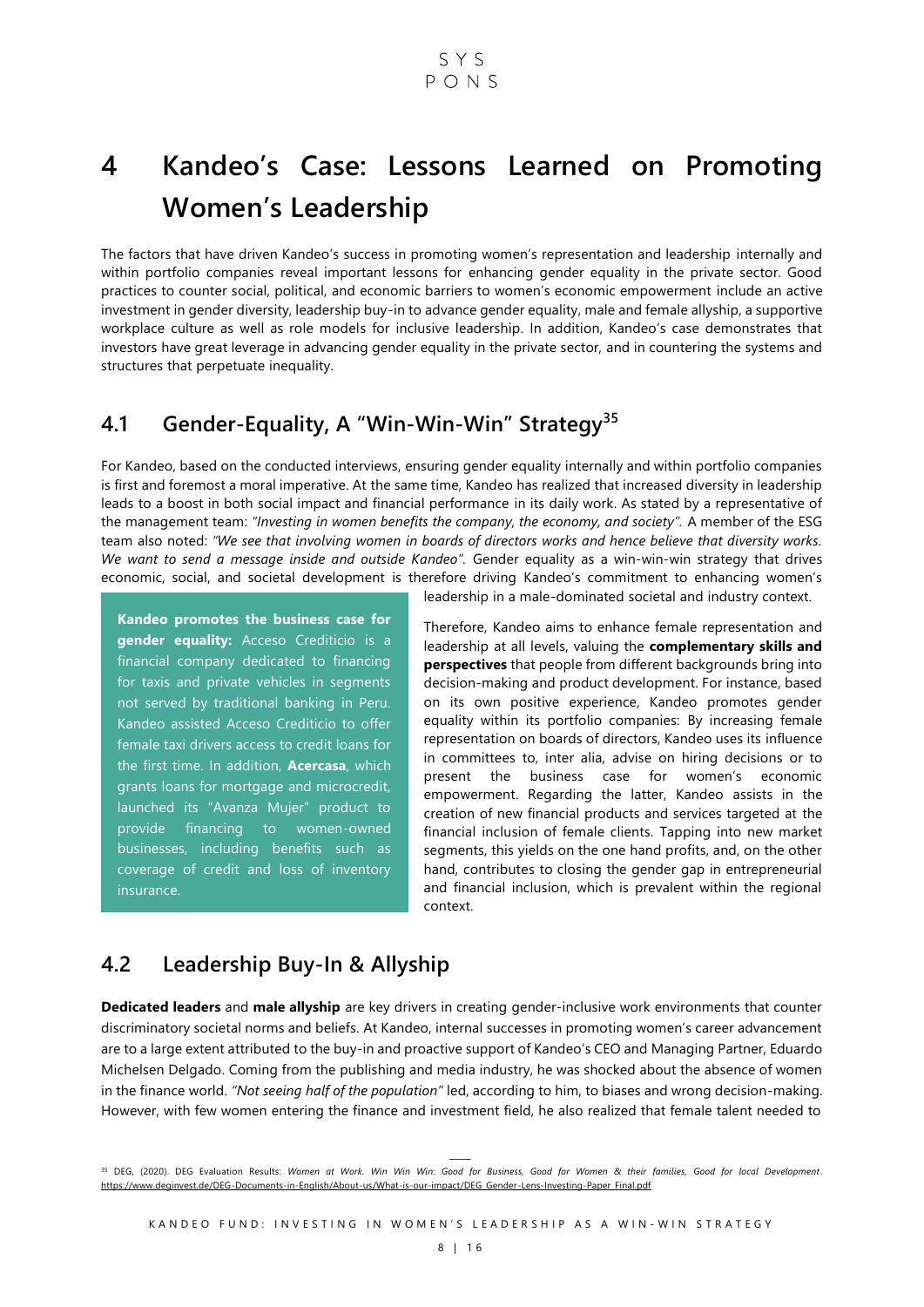# $SYS$  $P_{O}$ NS

be *"grown from within"*. An example is Kandeo's CEO's support to Kandeo's current female Managing Director and Head of Equity, Stephany Gómez, who held different roles within Kandeo before being promoted into this position in 2021. In advancing in her career, she particularly highlighted the role the CEO's *"coaching and empowerment"* played, supporting her in strengthening both hard and soft skills, exposing her to situations he could have handled himself to gain experience while showing his support publicly in male-dominated boardrooms, and promoting her to new roles. Other female employees confirm that they perceive Kandeo's leadership as very supportive of women's leadership and advancement. Witnessing this commitment in a still male-dominated field like finance motivates them to work at Kandeo.

Championing gender equality from the top not only requires an **open commitment** but also developing the **structures and systems** needed to advance equality in the long-term. While Kandeo's CEO describes it as his duty to publicly show his support vis-à-vis partners to counter stereotypes, to make women visible in male-dominated boardrooms, and to provide mentorship and opportunities to female employees (*"I am a cheerleader"*), as mentioned above, he also sees the need for formalized policies to enhance women's representation and leadership (*"I am a policeman"*).

*"I am a policeman and a cheerleader."* 

CEO and Managing Partner

# <span id="page-9-0"></span>**4.3 Culture of Empowerment**

Building upon buy-in from organizational leadership, **inclusive workplaces** are required to enable women and a diverse workforce overall to thrive in their careers. While Kandeo is currently working on formalizing its efforts to

*"We are a small organization, we are strengthening our policies, and we personally support each other."*

Managing Director Head of Administration & Compliance and Head of Peru

promote gender equality through internal policies and programs, employees consider Kandeo's informal organizational culture a strong enabling factor for women's career advancement. Being dedicated to promoting *"potential and performance"* indifferently of gender, leaders, and employees at Kandeo offer each other personalized peer support, which includes mentorship and training opportunities. This is exemplified by Kandeo's efforts to help the husband of one female employee to find a suitable job opportunity so she could rotate country offices and advance in her career. Offering differentiated support that is based on contextual understandings of the challenges women face beyond

the workplace, such as family and care responsibilities, is an effective way in reducing internal barriers to career advancement.

This internal "culture of empowerment" is also an important prerequisite for **external influence**. By creating visibility of Kandeo's internal successes, support for women's leadership and gender equality is promoted vis-à-vis partners and portfolio companies. Requiring the involvement of at least one woman on the board of directors in each portfolio company, Kandeo exposes outsiders to its own commitments. It thereby influences and counters gender stereotypical thinking and decision-making of male-dominated boards and the way men look at women in the industry.

*"They see us as an example that works."* 

Managing Director and Head of Equity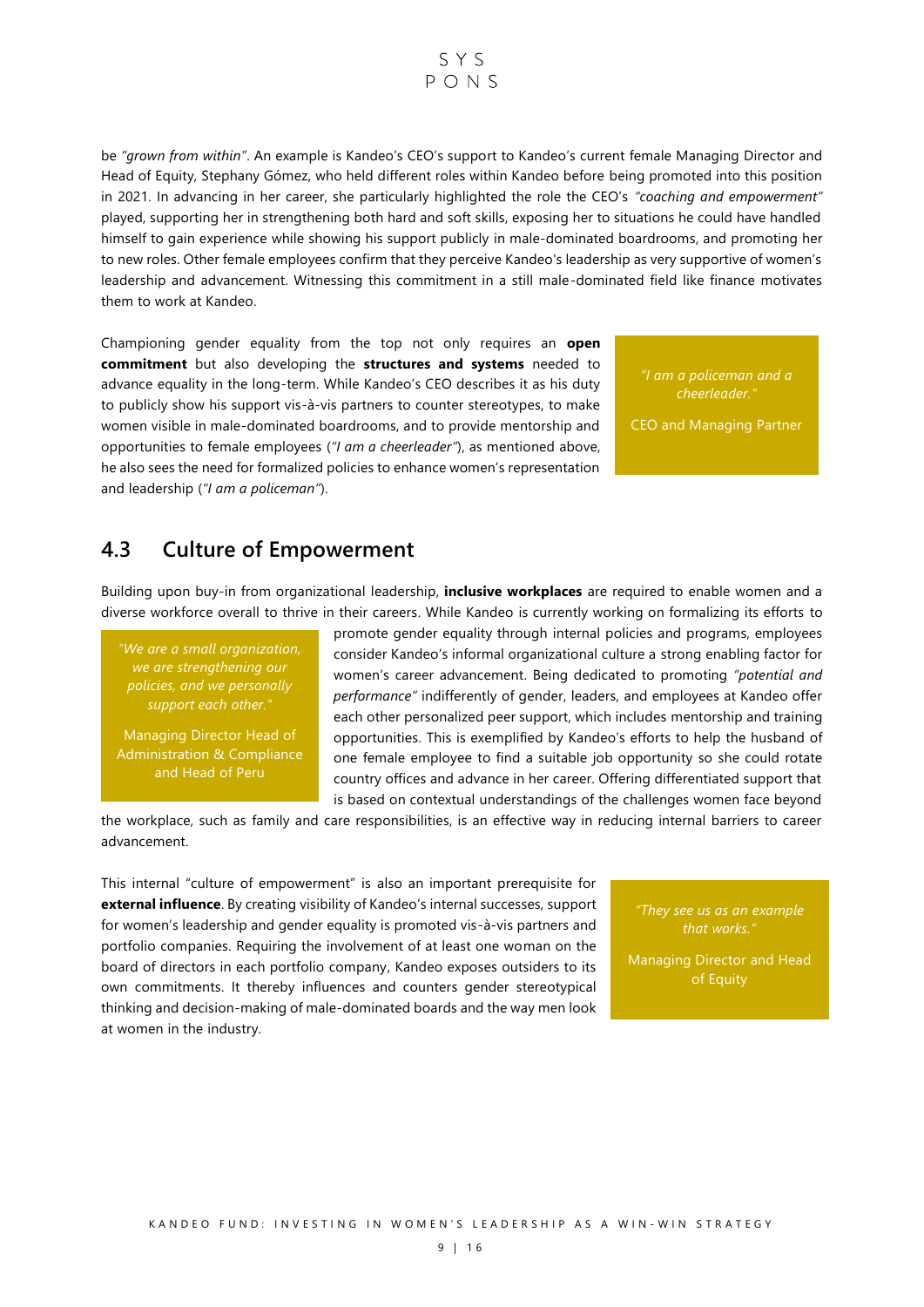# <span id="page-10-0"></span>**4.4 Role Models**

Women in leadership positions, as highlighted above, play an important role in countering traditional **gender norms and behaviors**, especially in maledominated contexts. Showcasing and exposing business partners to women leaders as role models effectively changes attitudes towards women in the workplace and beyond, including in leadership positions. At Kandeo, this is effectively achieved by involving at least one female leader on the board of directors of every portfolio company.

*"By becoming more active in female networks but also in interactions with men, women in leadership positions like myself can have an impact."*

Managing Director and Head of Equity

*"Kandeo was attractive to me because I liked the idea of being able to reach a managing position."* 

Operations ESG Analyst

Moreover, the visibility and actions of female role models attract and help form the **next generation** of leaders. Seeing women work in leadership positions at Kandeo as well as learning about Kandeo's commitment to promoting career advancement has attracted female talent and is raising career aspirations of women in seeking job opportunities in the industry. In this regard, not only the presence but also the active support of female role models, as well as positive attitudes towards women in the workplace, help grow confidence, inspire, and encourage exchange on career advice both in private and professional settings.

# <span id="page-10-1"></span>**4.5 Going Beyond Representation: Tackling Structural Barriers**

As Kandeo's case demonstrates, leadership buy-in, allyship, an empowering culture, and role modeling are crucial enabling factors to enhance women's representation and leadership. Yet, the company recognizes that in order to enable a transformative impact on gender equality, efforts of the private sector need to go beyond representation of women, but also tackle persisting **structural barriers** that perpetuate gender inequality.

For instance, at Kandeo, it was recognized that women require support to overcome **societal and industry barriers**. As women often carry most of the care and domestic responsibilities, for them the challenge of reconciling work and family life persists and creates barriers. As different interviewees highlighted, it is more difficult for women with children or other **care and domestic responsibilities** to have a career in the industry: *"Women understand that when they become pregnant, their career is over"* and *"we have flexible working hours, but we cannot disconnect completely from work, so this [job/industry] is not that attractive for women who want to have a family".* The perceived *"mismatch of supply and demand of women"*, as Kandeo's CEO framed it, partly relates to this societal barrier. In addition, interviewees considered it not uncommon for women's careers to be secondary to the studies and work of their partners. Even if in higher education, women less frequently enter the science, technology, engineering, mathematics (STEM) field. Furthermore, in the industry, (young) women in leadership positions at Kandeo mentioned that they face **biases and stereotypes** in professional interactions with partners and portfolio companies: *"In the industry, I have not felt as equal, I was frustrated"* and *"male partners often do not treat female leaders with the due acceptance and respect"*. This renders the male-dominated finance and investment sector less attractive.

These examples emphasize the importance of addressing structural barriers that arise from **gender norms** in the respective society and influence women's time, access to education as well as safety and well -being. Consequently, a nuanced understanding of these factors and *how* they affect *which* women can access careers and career advancement is crucial to develop appropriate policies and actions that tackle root causes of gender inequality. Beyond counting women in leadership, this means for companies like Kandeo, to actively strengthen awareness in and outside the company for gender bias, provide targeted training for women in the industry and provide comprehensive support to care responsibilities (e.g., funding care support, encouraging parental leave for men and women).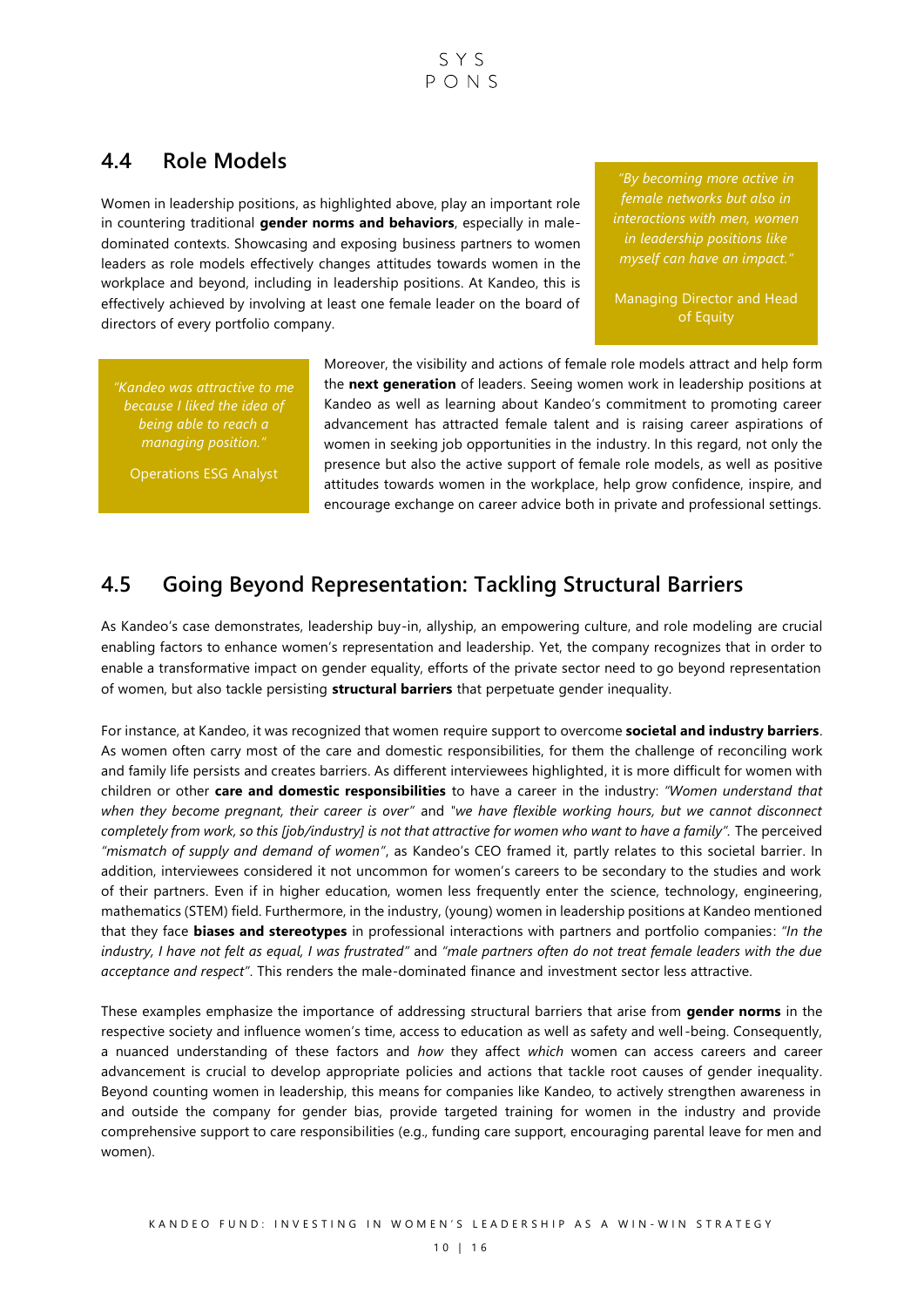## <span id="page-11-0"></span>**4.6 Investor Influence**

#### **Gender in the Investment Cycle:** During

due diligence, Kandeo assesses its investments' performance in terms of gender based on four specific indicators that are integrated into its ESG questionnaire. These serve as a basis for negotiating actions for improvement at the beginning of an investment. During the first 100 days, Kandeo's ESG team then **monitors and works closely** with the new company to provide guidance and ensure actions are being implemented successfully. Where needed, Kandeo also enrolls companies in formal trainings to acquire the skills to implement actions.

Investors, through their **strategies and expertise**, play an important role in driving gender equality within the private sector by influencing the efforts of their portfolio. Kandeo's strategy visà-vis its portfolio companies and its engagement with its own investors emphasize these levers. First, Kandeo positively drives impact within **portfolio companies** by:

 **Acting as a role model,** communicating and, in board meetings, living its internal commitment to gender equality.

 Being able to showcase own **good practices** by having at least one woman on each board of directors, thereby

**Influencing board and committee decisions**, such as on hiring practices and product development.

 **Integrating gender equality measures in the investment cycle**, e.g., by tracking four indicators as part of the ESG strategy, namely the percentage of female board members, managers, employees, and clients (*see box on the left*).

An example to be highlighted of Kandeo's strategy vis-à-vis its portfolio companies is the fund's engagement with a former portfolio company, a Colombian business operating in the leasing industry. Since the entry of Kandeo in 2016 up until the selling of Kandeo's capital participation in March 2021, the proportion of women in management positions had increased significantly from 12.5% to 66.7%. As of December 2020, the general manager is a woman, and four out of six managers reporting directly to general management are female. In addition, 59.6% of employees are women<sup>36</sup>. As interviewees at the former portfolio company confirmed, Kandeo's active engagement in the Board of Directors initiated these substantive changes: In particular, the former portfolio company's female CEO valued the extensive coaching of Kandeo's team, which involved helping her showcasing and role modeling her leadership, e.g., via social media, and the opportunity to enroll in a leadership training at Georgetown University to help improve her leadership skills. By bringing in a strategic approach and indicators to track gender equality at this former portfolio company, Kandeo also initiated the hiring of more men in the formally female-dominated workforce to balance gender equality.

Second, Kandeo itself benefits from its own investors' **technical assistance**: IDB Invest is currently supporting Kandeo to strengthen and formalize its gender inclusion and diversity efforts. Based on an initial assessment, Kandeo's CEO and Head of Administration have recently started to implement Kandeo's action plan by signing and internally communicating Kandeo's membership of the United Nations' "Women's Empowerment Principles". As a second step, Kandeo is currently working on formalizing its Human Resources and anti-discrimination and violence prevention policies, as well as on including a more diverse talent base in its internship program<sup>37</sup>. IDB Invest has also enrolled Kandeo's ESG team in a course to effectively design financial products for women<sup>38</sup>.

*"Structures, rules, and requirements of investors shape [investees] deeply. We could even say: Not being gender equal is a lack of responsibility with the investors."*

Kandeo's CEO and Managing Partner

<sup>36</sup> Kandeo, (2020). *Impact Report 2020*[. https://www.kandeofund.com/uploads/default/sections/1eb754bceecbd5f5fc1376dc600569ac.pdf](https://www.kandeofund.com/uploads/default/sections/1eb754bceecbd5f5fc1376dc600569ac.pdf)

<sup>37</sup> IDB Invest, (2021). *Estrategiade Diversidad e Inclusión para Kandeo*. Reunión de Arranque.; IDB Invest. Asesoría Técníca. (2021). *Paso 3: Midiendo las brechas de género*. Internal Documents.

<sup>38</sup> See: Financial Alliance for Women's "All Star Academy": <https://financialallianceforwomen.org/all-stars-academy/explore-the-course/>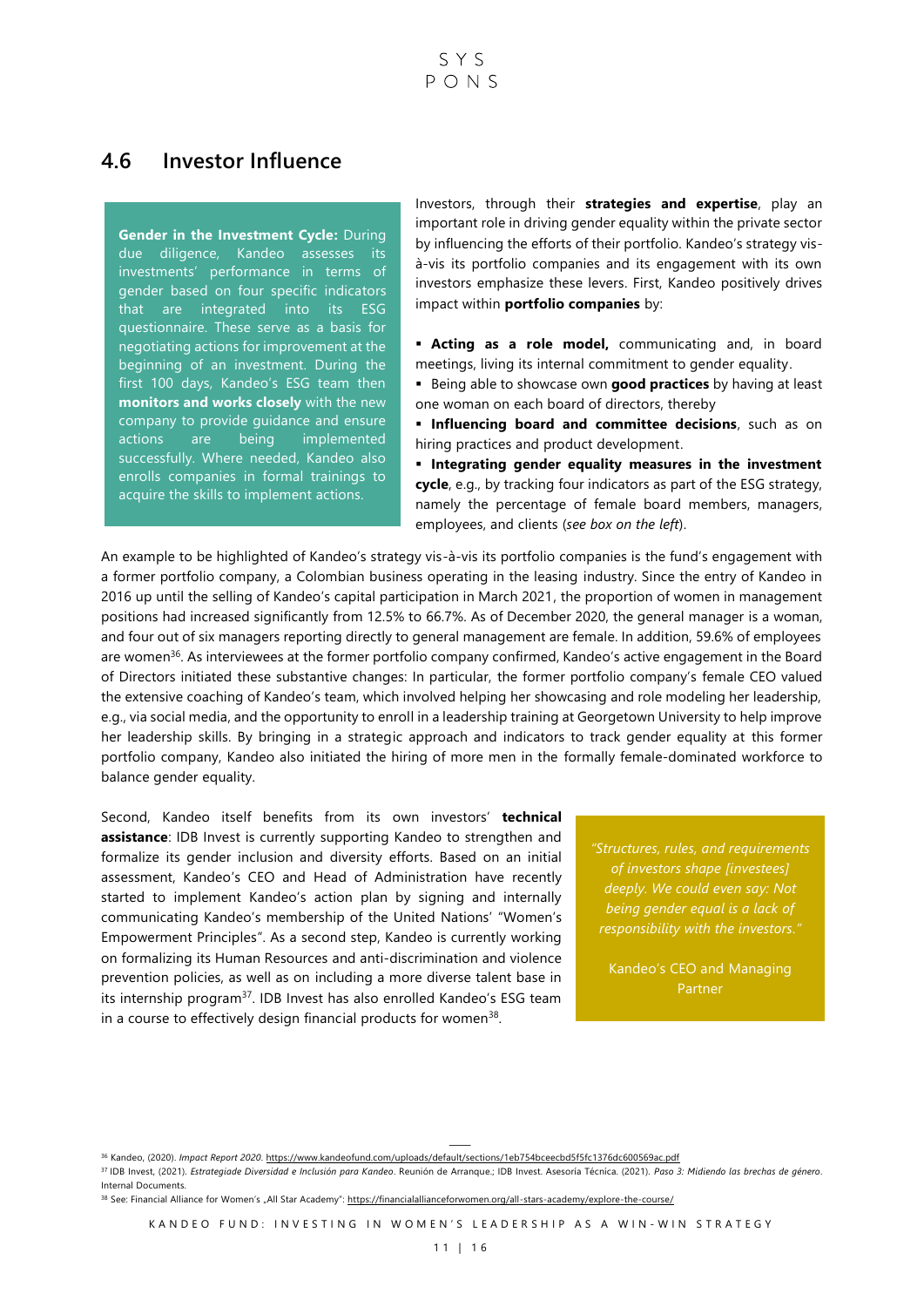# <span id="page-12-0"></span>**5 An Investor's Guide to Transformative Women's Leadership**

Based on Kandeo's good practices and identified challenges for the way forward in promoting women's career advancement and leadership, the following recommendations can be made to investors and private sector companies at organizational and investment cycle levels:

# <span id="page-12-1"></span>**5.1 Organizational Level**

 **Institutionalize:** Ensure sustainability of efforts by institutionalizing leadership commitments, e.g., by signing and communicating international standards such as the Women's Empowerment Principles, creating mentorship programs and other internal support networks, as well as policies of non-discrimination and equal opportunity.

**Leadership ------------------------------------------------------------------------------------------------------**

- **Communicate:** Identify external communication channels to engage with partners and clients on women's leadership, and to present commitments, good practices, and assistance options.
- **Promote:** Identify and attend events/networks to foster exchange and networking on women's leadership. Dedicate the necessary time and resources of internal role models to be engaged and establish contacts.



### **Well-Being, Safety & Work Environments-------------------------------------------------------------------**

- **Sensitize:** Raise awareness among staff and leaders for challenges to women's career advancement and leadership, including structural barriers. Provide room for self-reflection and advice on "allyship and gatekeeping", e.g., through gender bias trainings.
- **Back:** Create safe work environments and equal opportunities by preventing discrimination and gender-based violence and harassment through policies and mechanisms, and by providing spaces and pathways to report and reflect on experiences, including professional support.



### **Training & Development------------------ --------------------------------------------------------------------**

- **Diversify:** Strengthen and tap into more diverse talent pools, e.g., by partnering with universities and presenting Kandeo as an institution and its efforts in supporting career advancement at job fairs.
- **Train:** Provide specific career development opportunities to (future) female employees, either internally or through university programs (such as leadership trainings).
- **Educate:** Raise awareness and promote leadership styles that do not comply with male-dominated norms and standards.
- **Inform:** Set up and communicate specific support that can help women to overcome societal and contextual challenges to advance in their careers, such as flexible work environments, or extended parental leave for women and men beyond legal requirements.

## **Measure & Monitor ---------------------------------------------------------------------------------------------**

 **Measure:** Establish indicators to track progress on women's economic empowerment for steering, e.g., genderdisaggregated indicators measuring promotion rates, training hours, absences, and wage development.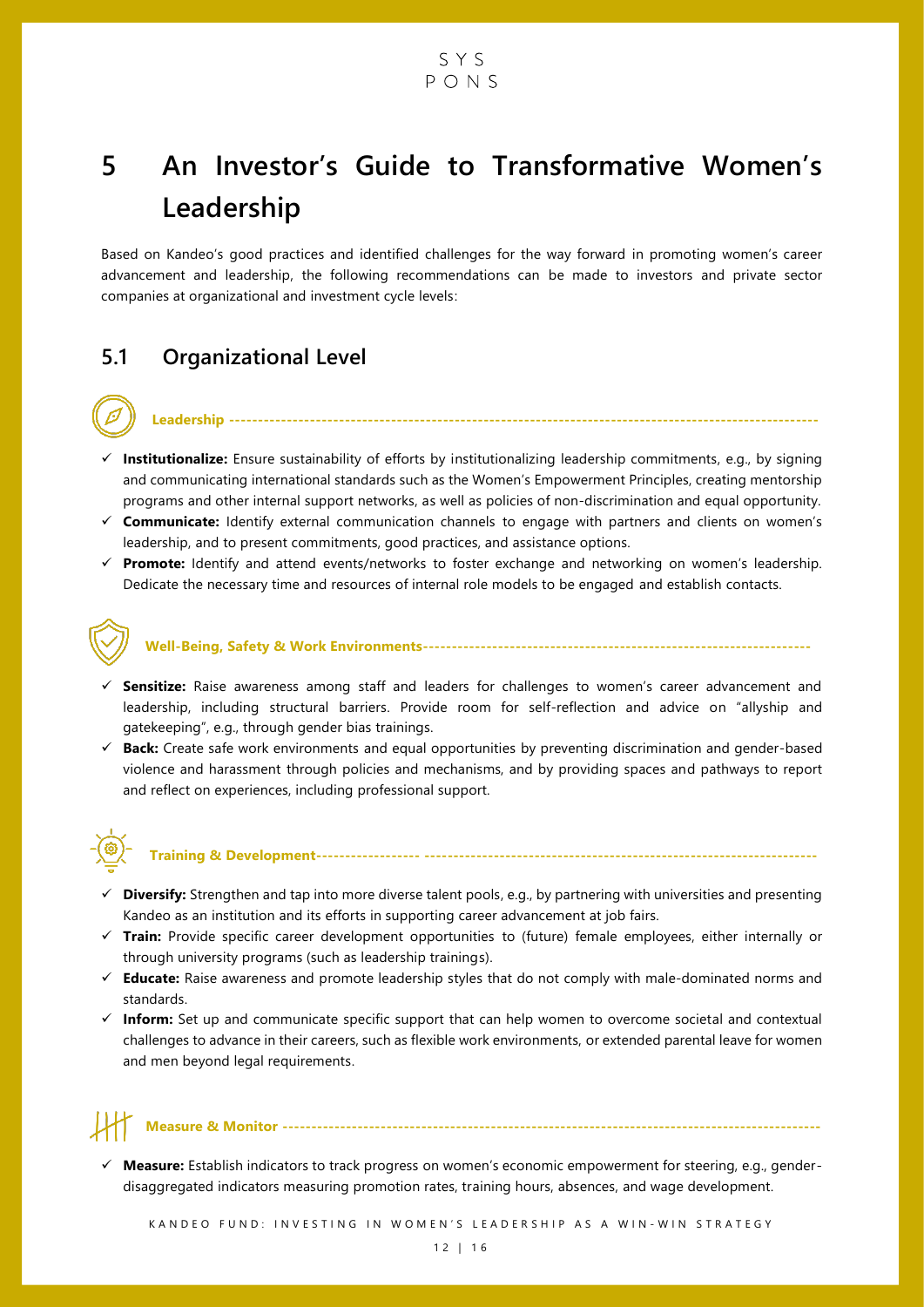

# <span id="page-13-0"></span>**5.2 Investment Cycle**

### **Setting Requirements & Impact Measures ----------------------------------------------------------------**

- **Assist:** Establish and support action for improvement on diversity and inclusion requirements and criteria for investments to promote gender equality, e.g., % of females on boards or % of loans to be given to female client.
- **Leverage:** Prioritize governance influence by strategically engaging in boards and committees of portfolio investments to direct operations.
- **Recognize:** Consider not only formal commitment to gender equality of portfolio investments, but pay attention to informal efforts, such as inclusive culture and leadership buy-in.



#### **Networks, Platforms & Community ----------------------------------------------------------------------**

- **Inform:** Communicate good practices and women's leadership as a resource to boost performance by developing external communication tools (data, good practices, success stories).
- **Share:** Promote knowledge transfer and join forces, e.g., by creating working groups and networks among investors and women in leadership positions.
- **Support:** Provide resources and knowledge, e.g., by setting up a platform that collects good practices, maps stakeholders, refers to talent pools, specific expertise, trainings, networks, and events for both investors and women in leadership to get engaged.
- **Incentivize:** Create incentives and events to exchange and invest in women's leadership, such as awards or "investor days" to speak about gender equality.



**Technical Assistance ------------------------------------------------------------------------------------------**

Assist the formalization of diversity and inclusion efforts by providing **input** on strategy, policies, action plans, and especially ESG frameworks, monitoring, and indicators:

- $\checkmark$  **Develop:** Establish strategies that cover the whole investment cycle, including exit for sustainability.
- **Train:** Provide coaching and leadership as well as gender bias trainings to management, women in leadership positions, and all other staff.
- **Create:** Support more creative, tailored product development for women, e.g., by enrolling clients in respective courses or networks such as All Stars Academy.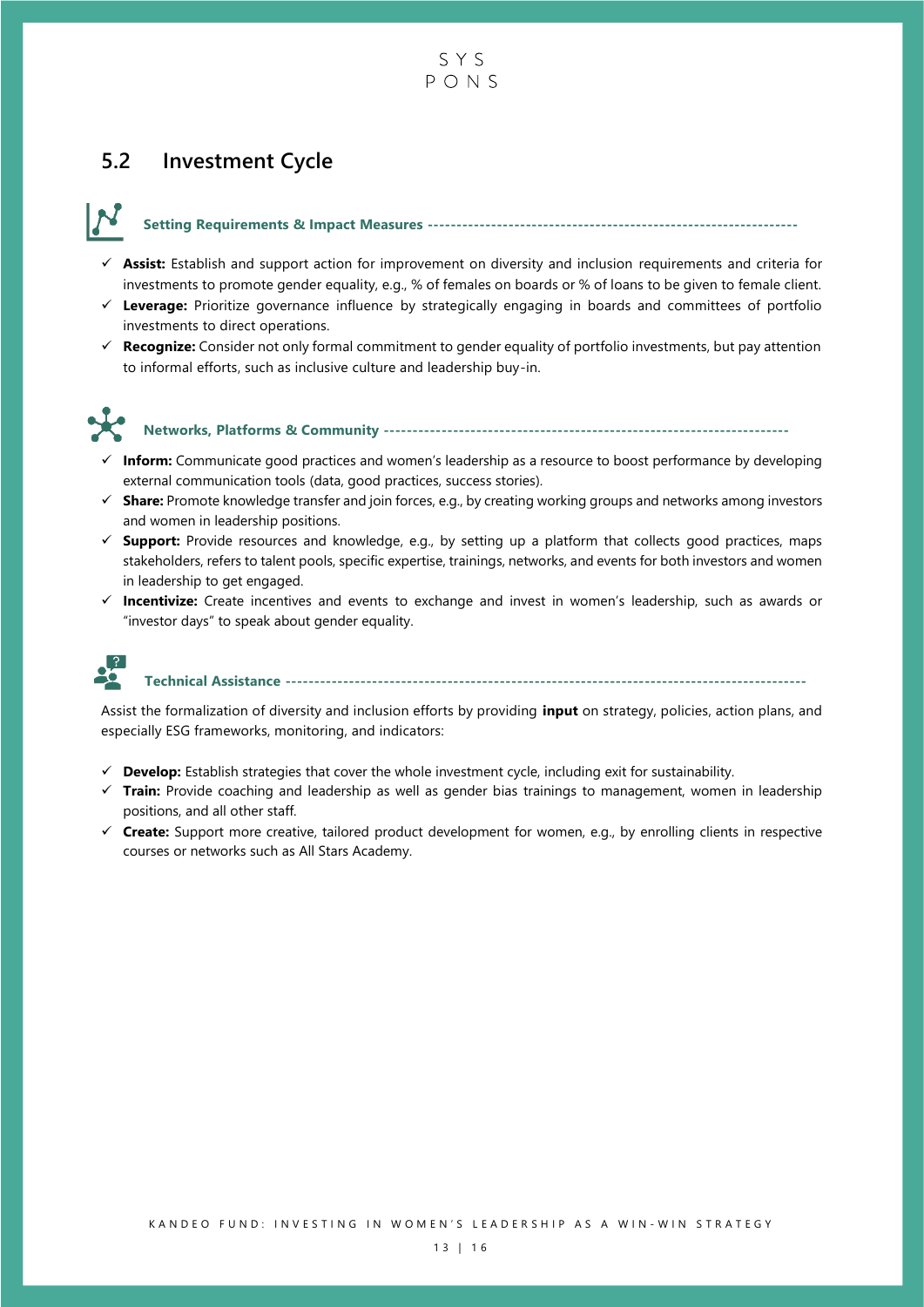# <span id="page-14-0"></span>**Bibliography**

CFI, (2018). *Kandeo Fund LP: Best ESG Private Equity Team – Latin America 2018*. [https://cfi.co/awards/latin](https://cfi.co/awards/latin-america/2019/kandeo-fund-lp-best-esg-private-equity-team-latin-america-2018)[america/2019/kandeo-fund-lp-best-esg-private-equity-team-latin-america-2018](https://cfi.co/awards/latin-america/2019/kandeo-fund-lp-best-esg-private-equity-team-latin-america-2018)

DEG, (2020). *Women at Work - Win win win: Good for Business, Good for Women & their Families, Good for Local Development.* DEG Evaluation Results. Cologne: DEG[. https://www.deginvest.de/DEG-Documents-in-English/About](https://www.deginvest.de/DEG-Documents-in-English/About-us/What-is-our-impact/DEG_Gender-Lens-Investing-Paper_Final.pdf)[us/What-is-our-impact/DEG\\_Gender-Lens-Investing-Paper\\_Final.pdf](https://www.deginvest.de/DEG-Documents-in-English/About-us/What-is-our-impact/DEG_Gender-Lens-Investing-Paper_Final.pdf)

ECLAC, (2020). Economic Commission for Latin America and the Caribbean (ECLAC), on the basis of Gender Equality Observatory for Latin America and the Caribbean, Repository on time use in Latin America and the Caribbean: In the region, women spend more than three times as many hours on unpaid care and domestic work than men. <https://oig.cepal.org/en/infographics/repository-information-time-use-latin-americaand-Caribbean>

IDB Invest, (2020). *IDB Invest leads financing to give credit to mid-sized companies in Mexico, Colombia, and Peru through the Kandeo 3D fund*. [https://www.idbinvest.org/en/news-media/idb-invest-leads-financing-give-credit](https://www.idbinvest.org/en/news-media/idb-invest-leads-financing-give-credit-mid-sized-companies-mexico-colombia-and-peru)[mid-sized-companies-mexico-colombia-and-peru](https://www.idbinvest.org/en/news-media/idb-invest-leads-financing-give-credit-mid-sized-companies-mexico-colombia-and-peru)

IDB Invest, (2021). Estrategiade Diversidad e Inclusión para Kandeo. Reunión de Arranque. [Internal Document]

IDB Invest, (2021). Asesoría Técníca. Paso 3: Midiendo las brechas de género. [Internal Document]

ILO, (2017). *Women in Business and Management: Gaining momentum in Latin America and the Caribbean*. Bureau for Employers' Activities. [https://www.ilo.org/wcmsp5/groups/public/---ed\\_dialogue/--](https://www.ilo.org/wcmsp5/groups/public/---ed_dialogue/---act_emp/documents/publication/wcms_579085.pdf) act\_emp/documents/publication/wcms\_579085.pdf

ILO, (2021). SDG indicator 5.5.2: Women hold 53% of total managerial positions in Colombia; 38,5% Mexico; 34,5% Peru. [https://www.ilo.org/shinyapps/bulkexplorer2/?lang=en&segment=indicator&id=SDG\\_0552\\_OCU\\_RT\\_A](https://www.ilo.org/shinyapps/bulkexplorer2/?lang=en&segment=indicator&id=SDG_0552_OCU_RT_A)

Kandeo, (2019, 2020). *Impact Report 2020.*  <https://www.kandeofund.com/uploads/default/sections/1eb754bceecbd5f5fc1376dc600569ac.pdf>

OECD, (2018). *Gender Equality in Colombia*. [https://www.oecd-ilibrary.org/sites/99444453](https://www.oecd-ilibrary.org/sites/99444453-en/index.html?itemId=/content/component/99444453-en) [en/index.html?itemId=/content/component/99444453-en](https://www.oecd-ilibrary.org/sites/99444453-en/index.html?itemId=/content/component/99444453-en)

OECD, (2019). *Social Institutions & Gender Index*.<https://www.genderindex.org/ranking/>

OECD, (2020). *Policies and Practices to Promote Women in Leadership Roles in the Private Sector*. <https://www.oecd.org/corporate/OECD-G20-EMPOWER-Women-Leadership.pdf>

OeEB, (2020). *Gender Lens Investing – OeEB's Position Statement and Action Plan.* Vienna: OeEB. https://www.oeeb.at/dam/jcr:343e7eb0-8c0c-4615-b4dc-9562d7880854/OeEB\_GenderActionPlan.pdf

Ostry, J. D., Alvarez, J., Espinoza, R. A., Papageorgiou, C., (2018). *Economic Gains from Gender Inclusion: New Mechanisms, New Evidence.* International Monetary Fund. [https://www.imf.org/en/Publications/Staff-Discussion-](https://www.imf.org/en/Publications/Staff-Discussion-Notes/‌Issues/2018/10/09/Economic-Gains-From-Gender-Inclusion-New-Mechanisms-New-Evidence-45543)[Notes/Issues/2018/10/09/Economic-Gains-From-Gender-Inclusion-New-Mechanisms-New-Evidence-45543](https://www.imf.org/en/Publications/Staff-Discussion-Notes/‌Issues/2018/10/09/Economic-Gains-From-Gender-Inclusion-New-Mechanisms-New-Evidence-45543) 

Pereznieto, P., Taylor, G., (2014). *A review of approaches and methods to measure economic empowerment of women and girls*. Gender & Development, 22(2), pp.233-251.<https://doi.org/10.1080/13552074.2014.920976>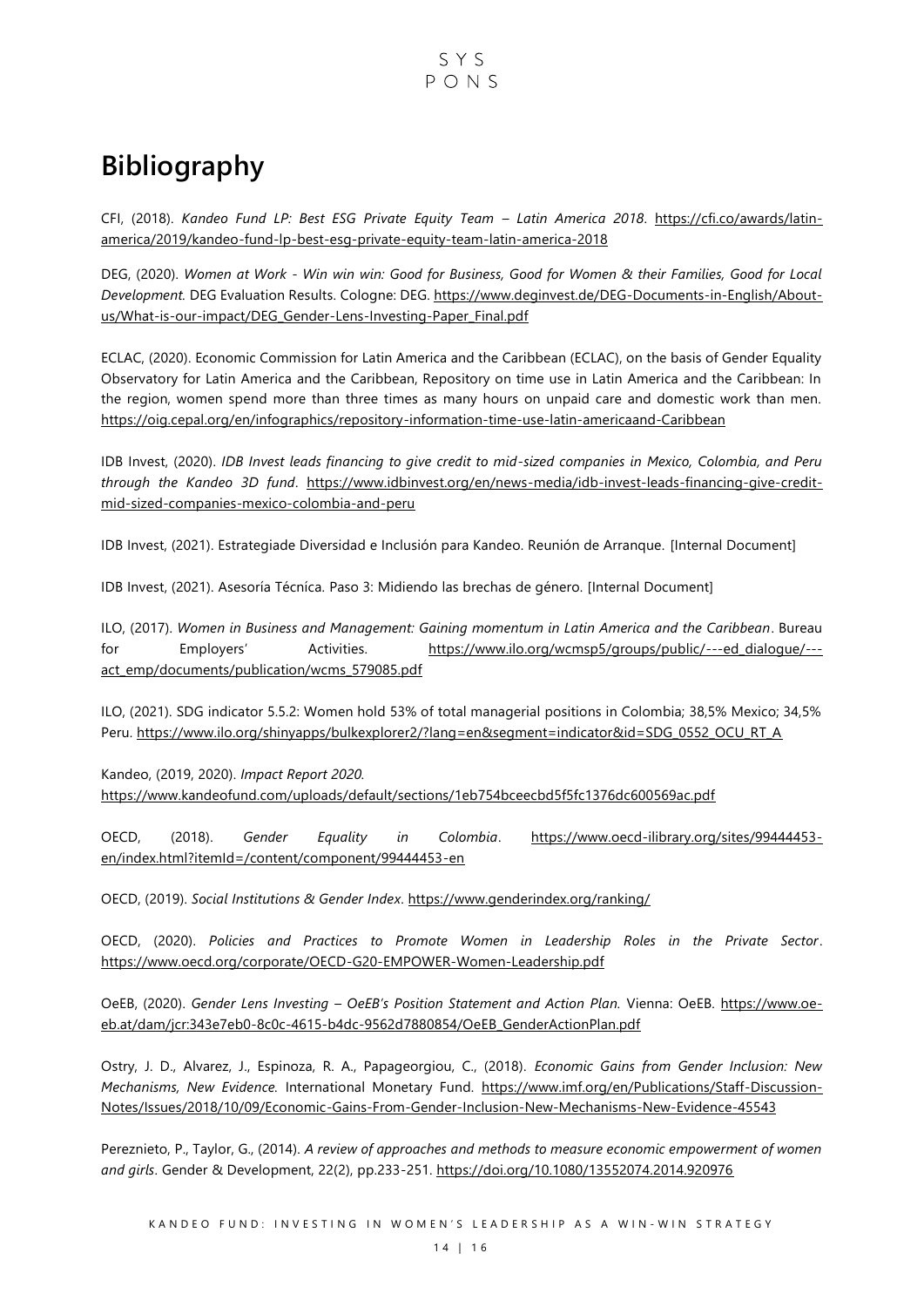## $SYS$  $P_{O}$ NS

SME Finance Forum, (2021). Number of Enterprises by Gender: There are more than 4.132.421 total MSMEs in Mexico, of these, only around 25% enterprise owners are women. [https://www.smefinanceforum.org/data](https://www.smefinanceforum.org/data-sites/msme-finance-gap)[sites/msme-finance-gap](https://www.smefinanceforum.org/data-sites/msme-finance-gap)

The Rockefeller Foundation. (2016). *Women in Leadership: Why it Matters*. <https://www.rockefellerfoundation.org/wp-content/uploads/Women-in-Leadership-Why-It-Matters.pdf>

Women Deliver, (2018). *Policy Brief: Balancing the Power Equation*. Women's Leadership in Politics, Businesses, and Communities.<http://womendeliver.org/wp-content/uploads/2018/09/Women-Leadership-Policy-Brief-9.23.18.pdf>

World Bank, (2017). *Global Financial Inclusion Database*. [https://databank.worldbank.org/source/global-financial](https://databank.worldbank.org/source/global-financial-inclusion)[inclusion](https://databank.worldbank.org/source/global-financial-inclusion)

World Bank, (2018). *Gender Gaps in Peru: An Overview.*  [https://openknowledge.worldbank.org/bitstream/handle/10986/31820/Gender-Gaps-in-Peru-An-](https://openknowledge.worldbank.org/bitstream/handle/10986/31820/Gender-Gaps-in-Peru-An-Overview.pdf?sequence=1&isAllowed=y)[Overview.pdf?sequence=1&isAllowed=y](https://openknowledge.worldbank.org/bitstream/handle/10986/31820/Gender-Gaps-in-Peru-An-Overview.pdf?sequence=1&isAllowed=y)

World Bank, (2020). Unemployment, female (% of female labour force). <https://data.worldbank.org/indicator/SL.UEM.TOTL.FE.NE.ZS?locations=CO-MX-PE>

World Bank, (2021). Labor force participation rate, female (% of female population ages 15+). <https://data.worldbank.org/indicator/SL.TLF.CACT.FE.ZS?locations=MX>

World Bank. (2021). Labor force participation rate, male (% of male population ages 15+). <https://data.worldbank.org/indicator/SL.TLF.CACT.MA.ZS?locations=MX>

World Bank, (2021). Part-time employment, female (% of total female employment). <https://data.worldbank.org/indicator/SL.TLF.PART.FE.ZS?locations=ZJ>

World Bank, (2021). *Women, Business, and the Law*.<https://wbl.worldbank.org/en/wbl>

World Economic Forum, (2021). *Global Gender Gap Report 2021*. Geneva: World Economic Forum. [http://www3.weforum.org/docs/WEF\\_GGGR\\_2021.pdf;](http://www3.weforum.org/docs/WEF_GGGR_2021.pdf) 

UN, (2021). *Gender Equality and Women's Empowerment.* United Nations Sustainable Development Goals. <https://www.un.org/sustainabledevelopment/gender-equality/>

UN Secretary-General's High-Level Panel (UNHLP), (2016*). Leave no one behind: Call to action for gender equality and women's economic empowerment. Report of the UN Secretary-General's high-level panel on women's economic empowerment*. [https://www2.unwomen.org/-/media/hlp%20wee/attachments/reports-toolkits/hlp-wee-report-](https://www2.unwomen.org/-/media/hlp%20wee/attachments/reports-toolkits/hlp-wee-report-2016-09-call-to-action-en.pdf?la=en&vs=1028)[2016-09-call-to-action-en.pdf?la=en&vs=1028](https://www2.unwomen.org/-/media/hlp%20wee/attachments/reports-toolkits/hlp-wee-report-2016-09-call-to-action-en.pdf?la=en&vs=1028)

UN Women, (2021). Informal work. 59% of women in Latin America & Caribbean in informal employment (as a percentage of total employment). <https://interactive.unwomen.org/multimedia/infographic/changingworldofwork/en/index.htm>

USAid, (2010). 2010 DHS Survey.<https://www.statcompiler.com/en/>

USAid, (2015). 2015 DHS Survey. <https://www.statcompiler.com/en/>